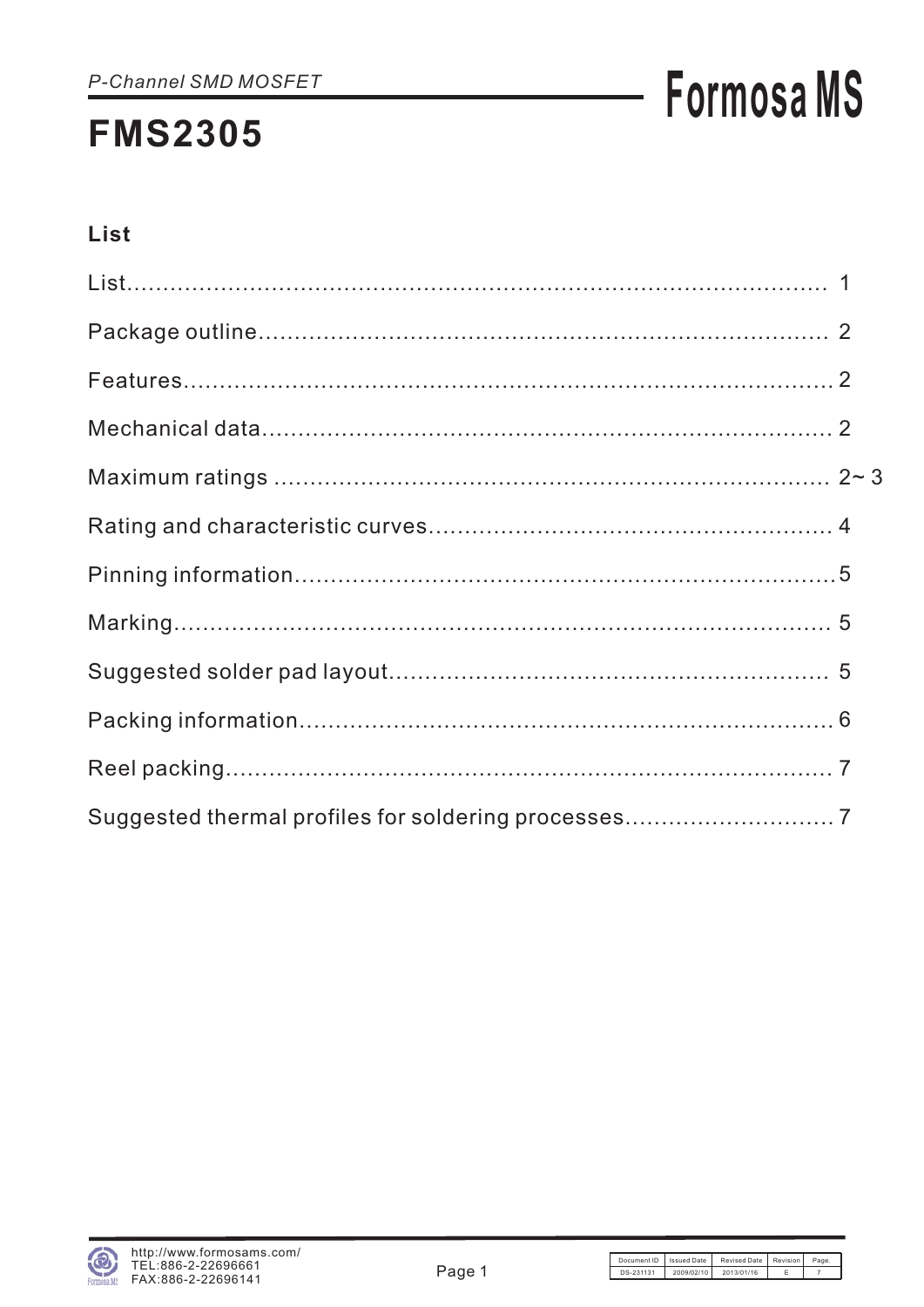**Formosa MS**

30V P-Channel Enhancement Mode MOSFET

#### **Features**

- Advanced trench process technology
- High Density Cell Design For Ultra Low On-Resistance
- Suffix "-H" indicates Halogen-free part, ex.FMS2305-H.

#### **Package outline**



#### **Mechanical data**

- Epoxy:UL94-V0 rated flame retardant •
- Case : Molded plastic, SOT-23
- Terminals : Solder plated, solderable per MIL-STD-750, Method 2026
- Mounting Position: Any
- Weight : Approximated 0.008 gram

#### Maximum ratings (AT T<sub>A</sub>=25°C unless otherwise noted)

| PARAMETER                                                  | Symbol                | Limit           | UNIT           |
|------------------------------------------------------------|-----------------------|-----------------|----------------|
| Drain-Source Voltage                                       | $V_{DS}$              | $-30$           |                |
| <b>Continuous Drain Current</b><br>Pulsed Drain Current 1) | 'n<br><sup>1</sup> DM | $-4.2$<br>$-30$ | A              |
| Gate-Source Voltage                                        | $V_{GS}$              | ±12             |                |
| <b>Total Power Dissipation</b>                             | P <sub>D</sub>        | 1.4             | W              |
| Junction-to-Ambient Thermal Resistance (PCB mounted) 2)    | $R_{\theta$ JA        | 140             | $^{\circ}$ C/W |
| Operation junction temperature range                       |                       | $-55$ to $+150$ | $^{\circ}$ C   |
| Storage temperature range                                  | $T_{STG}$             | $-55$ to $+150$ | $\circ$        |

Note: 1. Repetitive Rating: Pulse width limited by the Maximum junction temperation 2. 1-in<sup>2</sup> 2oz Cu PCB board

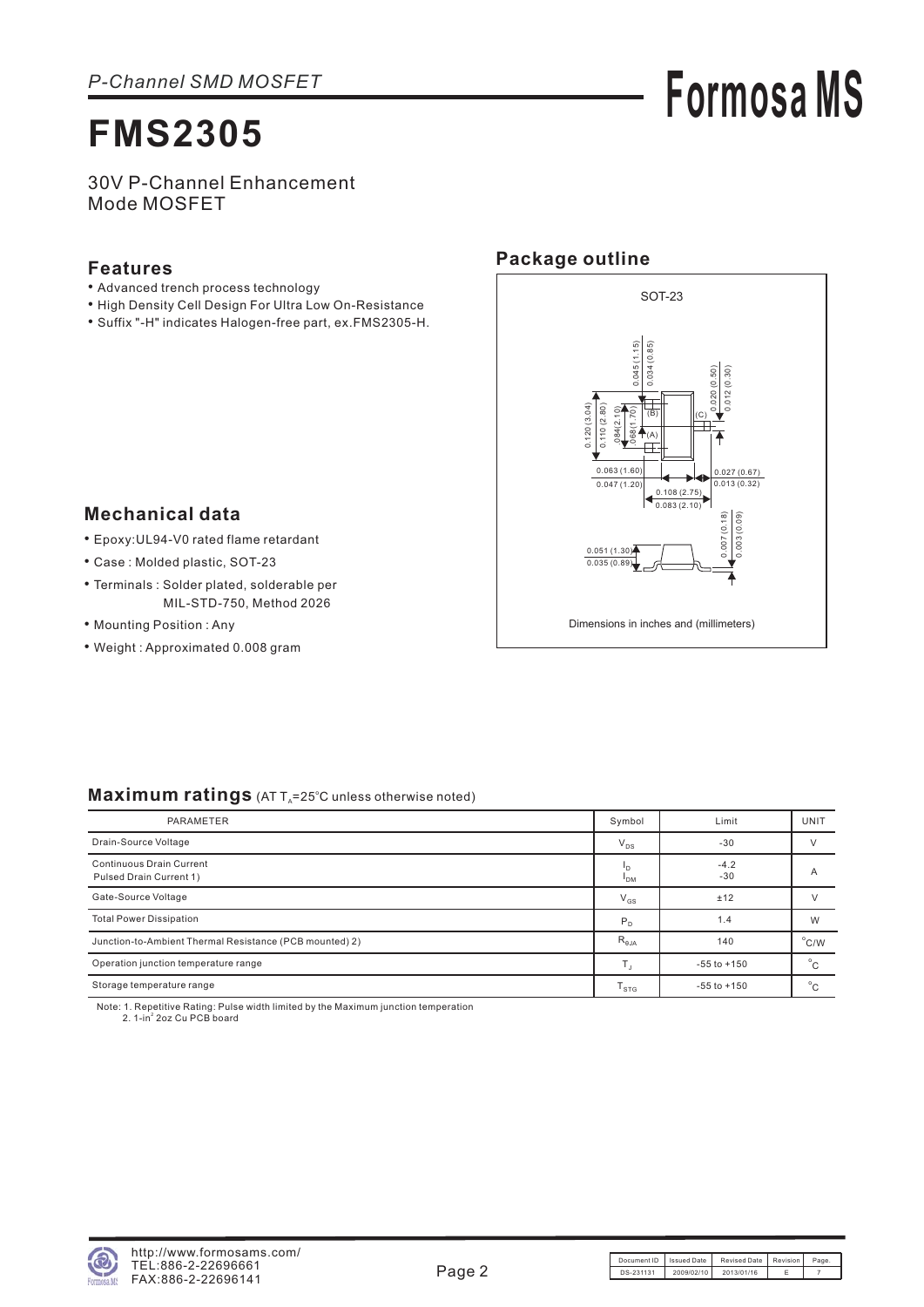## **Formosa MS**

## **FMS2305**

#### Electrical characteristics (At T<sub>A</sub>=25°C unless otherwise noted)

| <b>PARAMETER</b>                 | <b>CONDITIONS</b>                                                                      | Symbol                   | MIN.           | TYP.           | MAX.            | <b>UNIT</b> |
|----------------------------------|----------------------------------------------------------------------------------------|--------------------------|----------------|----------------|-----------------|-------------|
| Static 2)                        |                                                                                        |                          |                |                |                 |             |
| Drain-Source Breakdown Voltage   | $V$ Gs = 0V, Ip = -250uA                                                               | <b>BV</b> <sub>DSS</sub> | $-30$          |                |                 | V           |
| Zero Gate Voltage Drain Current  | $V_{DS} = -24V$ , $V_{GS} = 0V$                                                        | lpss                     |                |                | $-1.0$          | μA          |
| Gate Body Leakage                | $V$ Gs = $\pm$ 12V, $V$ Ds=0                                                           | lgss                     |                |                | ±100            | nA          |
| <b>Forward Transconductance</b>  | $V_{DS} = -5V$ , $I_D = -5.0A$                                                         | gfs                      | $\overline{7}$ | 11             |                 | S           |
| Gate Threshold Voltage           | $V_{DS} = V_{GS}$ , $I_D = -250uA$                                                     | $V$ GS(th)               | $-0.7$         |                | $-1.3$          | $\vee$      |
| Drain-Source On-State Resistance | $V$ Gs = -10V, $I_D$ = -4.2A<br>$V$ Gs = -4.5V, Ip= -4.0A<br>$V$ Gs = -2.5V, Ip= -1.0A | RDS(ON)                  |                | 53<br>64<br>86 | 70<br>85<br>130 | $m\Omega$   |
| Dynamic 3)                       |                                                                                        |                          |                |                |                 |             |
| Intput capacitance               |                                                                                        | $C$ <sub>iss</sub>       |                | 826.18         |                 |             |
| Output capacitance               | $V_{DS} = -15V$ , $V_{GS} = 0V$ ,<br>$f=1.0$ MHz                                       | $\mathsf{C}$ oss         |                | 90.74          |                 | pF          |
| Reverse transfer capacitance     |                                                                                        | $C$ rss                  |                | 53.18          |                 |             |
| <b>Total Gate Charge</b>         |                                                                                        | Q <sub>g</sub>           |                | 6.36           |                 |             |
| Gate-Source Charge               | $V_{DS} = -15V$ , $I_D = -4.0A$<br>$V$ Gs=-4.5V                                        | Q <sub>qs</sub>          |                | 1.79           |                 | nC          |
| Gate-Drain Charge                |                                                                                        | $Q_{qd}$                 |                | 1.42           |                 |             |
| Turn-On Delay Time               |                                                                                        | td(on)                   |                | 11.36          |                 |             |
| Turn-On Rise Time                | $V_{nn}$ =-15V, R <sub>L</sub> =3.6 $\Omega$                                           | tr                       |                | 2.32           |                 |             |
| Turn-Off Delay Time              | $I_0 = -1.0A$ , $V_{GEN} = -10V$ , $R_G = 6\Omega$                                     | $t_{d(off)}$             |                | 34.88          |                 | ns          |
| Turn-Off Fall Time               |                                                                                        | tr                       |                | 3.52           |                 |             |
| <b>Source-Drain Diode</b>        |                                                                                        |                          |                |                |                 |             |
| Max. Diode Forward Current       |                                                                                        | ls.                      |                |                | $-2.2$          | A           |
| Diode Forward Voltage            | $Is = -1.0A, V(s = 0V)$                                                                | <b>V<sub>SD</sub></b>    |                |                | $-1.0$          | $\vee$      |

Note: 1. Pulse test: pulse width <= 300us, duty cycle<= 2%

2. Static parameters are based on package level with recommended wire-bonding

3. Guaranteed by design; not subject to production testing

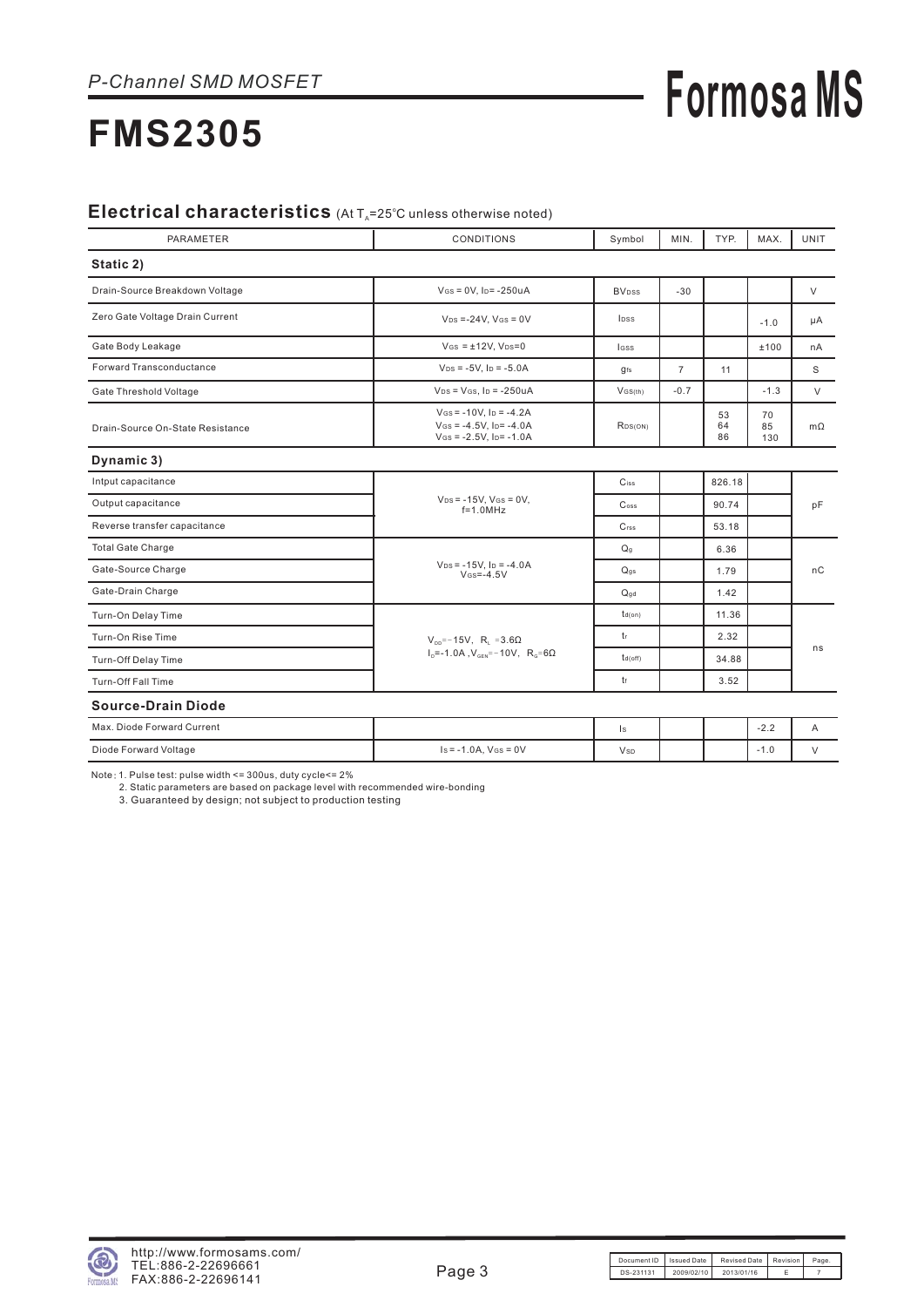

Figure 3. On-Resistance versus Drain Current



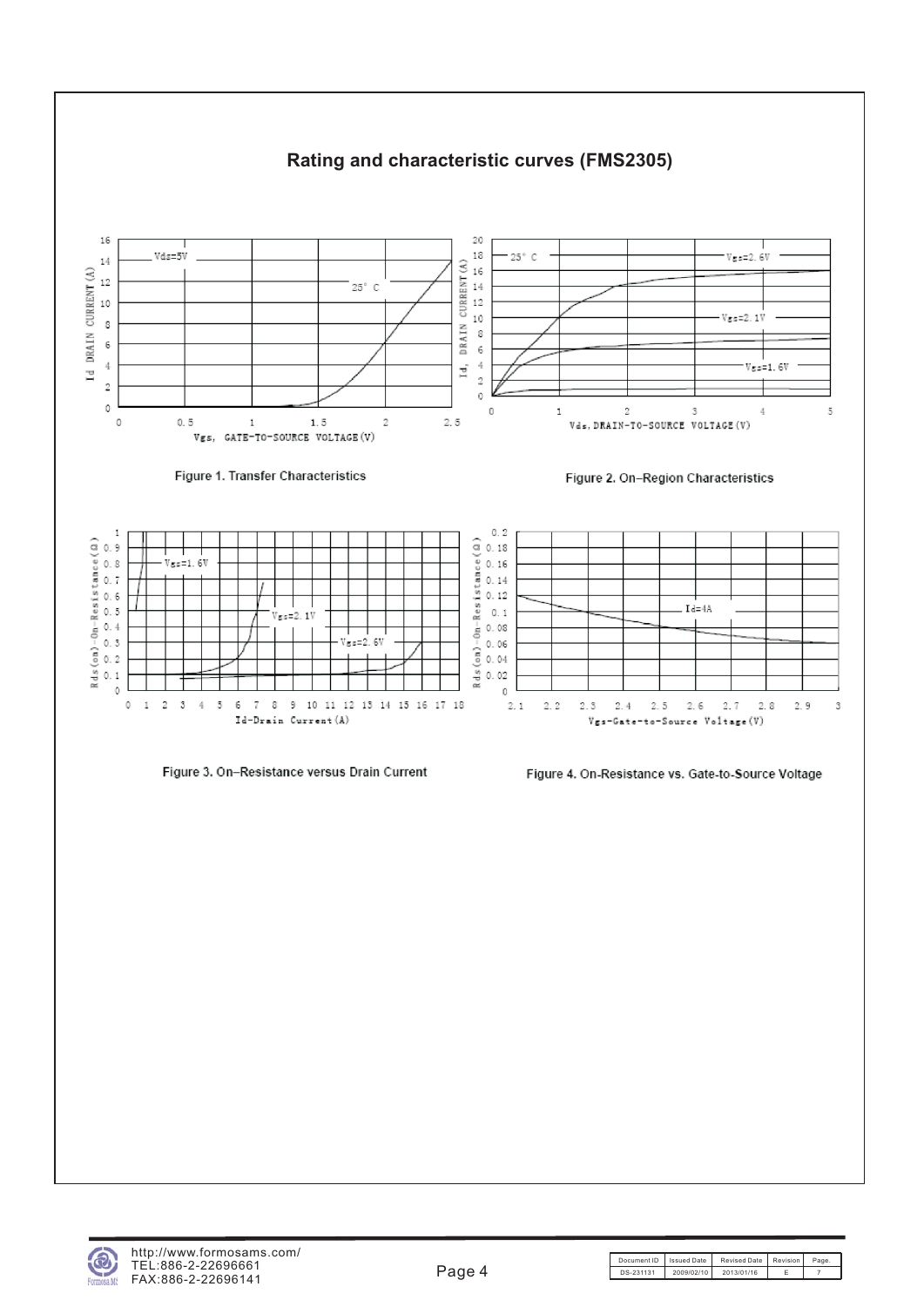#### **Pinning information**



#### **Marking**

| Type number    | Marking code    |
|----------------|-----------------|
| <b>FMS2305</b> | P <sub>05</sub> |

### **Suggested solder pad layout SOT-23**



Dimensions in inches and (millimeters)

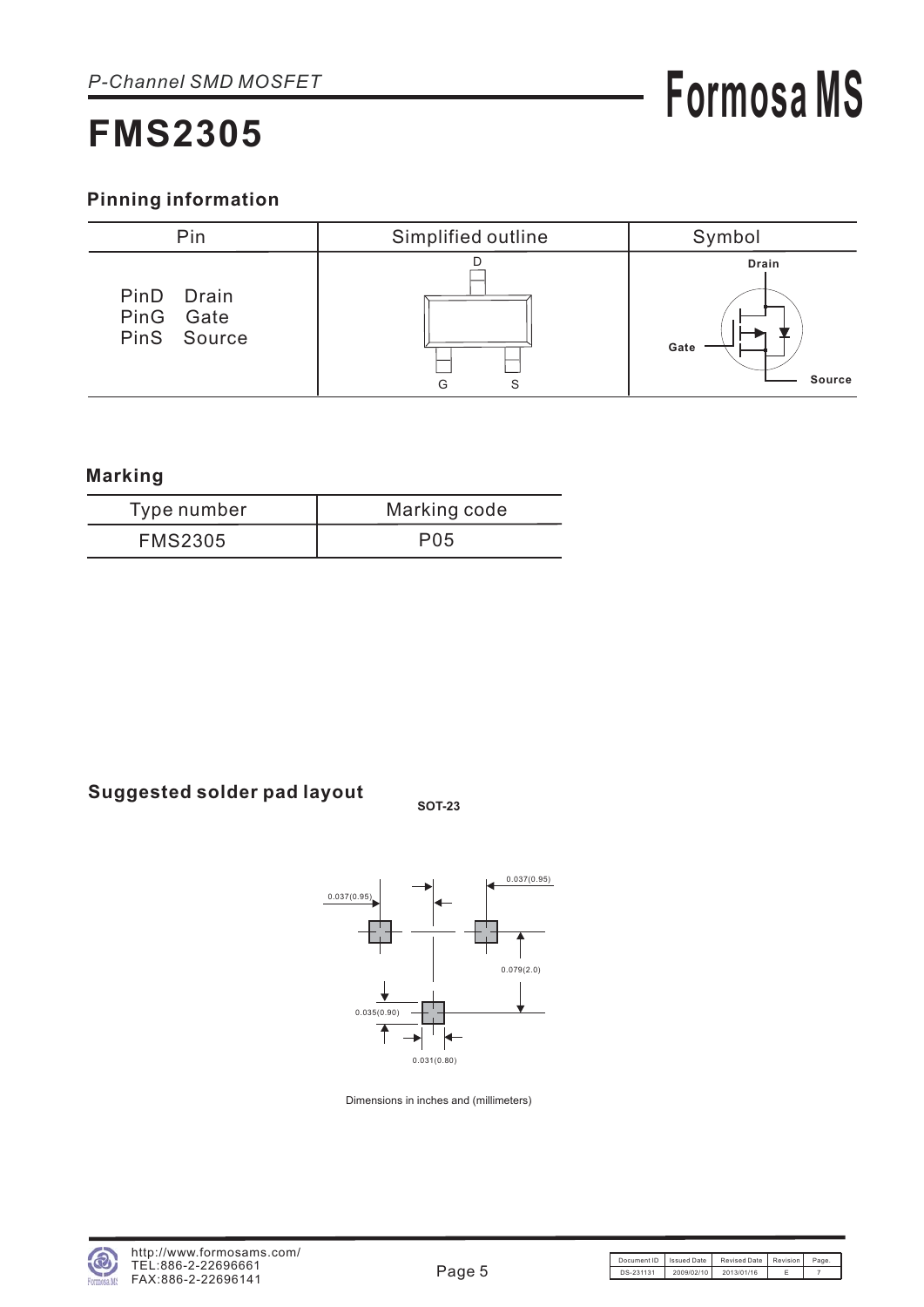## **Formosa MS**

### **FMS2305**

#### **Packing information**





W<sub>1</sub>

D

|                           |                |           | unit:mm        |
|---------------------------|----------------|-----------|----------------|
| Item                      | Symbol         | Tolerance | SOT-23         |
| Carrier width             | A              | 0.1       | 3.15           |
| Carrier length            | B              | 0.1       | 2.77           |
| Carrier depth             | C              | 0.1       | 1.22           |
| Sprocket hole             | d              | 0.1       | 1.50           |
| 13" Reel outside diameter | D              | 2.0       | $\overline{a}$ |
| 13" Reel inner diameter   | D <sub>1</sub> | min       | -              |
| 7" Reel outside diameter  | D              | 2.0       | 178.00         |
| 7" Reel inner diameter    | D <sub>1</sub> | min       | 55.00          |
| Feed hole diameter        | D <sub>2</sub> | 0.5       | 13.00          |
| Sprocket hole position    | E              | 0.1       | 1.75           |
| Punch hole position       | F              | 0.1       | 3.50           |
| Punch hole pitch          | P              | 0.1       | 4.00           |
| Sprocket hole pitch       | P <sub>0</sub> | 0.1       | 4.00           |
| <b>Embossment center</b>  | P <sub>1</sub> | 0.1       | 2.00           |
| Overall tape thickness    | T              | 0.1       | 0.23           |
| Tape width                | W              | 0.3       | 8.00           |
| Reel width                | W <sub>1</sub> | 1.0       | 12.0           |

Note:Devices are packed in accor dance with EIA standar RS-481-A and specifications listed above.